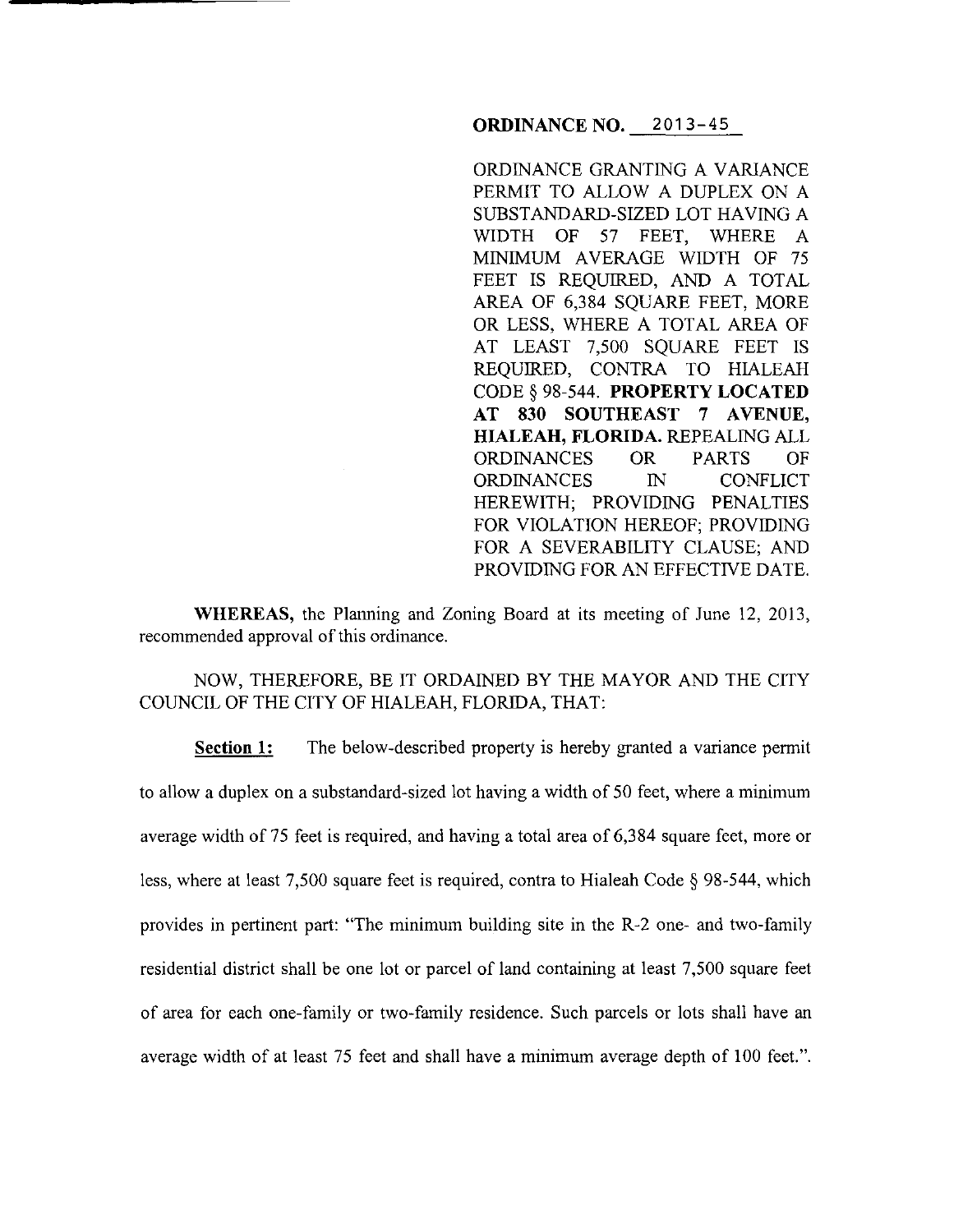#### ORDINANCE NO. 2013-45 Page 2

Property located at 830 Southeast 7 Avenue, Hialeah, Miami-Dade County, Florida and legally described as follows:

> LOTS I AND 2, IN BLOCK 11, OF HIALEAH PARK, ACCORDING TO THE PLAT THEREOF, AS RECORDED IN PLAT BOOK 10, AT PAGE 22, OF THE PUBLIC RECORDS OF MIAMI-DADE COUNTY, FLORIDA.

#### **Section 2: Repeal of Ordinances in Conflict.**

All ordinances or parts of ordinances in conflict herewith are hereby repealed to the extent of such conflict.

## **Section 3: Penalties.**

Every person violating any provision of the Code or any ordinance, rule or regulation adopted or issued in pursuance thereof shall be assessed a civil penalty not to exceed \$500.00 within the discretion of the court or administrative tribunal having jurisdiction. Each act of violation and each day upon which any such violation shall occur shall constitute a separate offense. In addition to the penalty prescribed above, the city may pursue other remedies such as abatement of nuisance, injunctive relief, administrative adjudication and revocation of licenses or permits.

#### **Section 4: Severability Clause.**

If any phrase, clause, sentence, paragraph or section of this ordinance shall be declared invalid or unconstitutional by the judgment or decree of a court of competent jurisdiction, such invalidity or unconstitutionality shall not affect any of the remaining phrases, clauses, sentences, paragraphs or sections of this ordinance.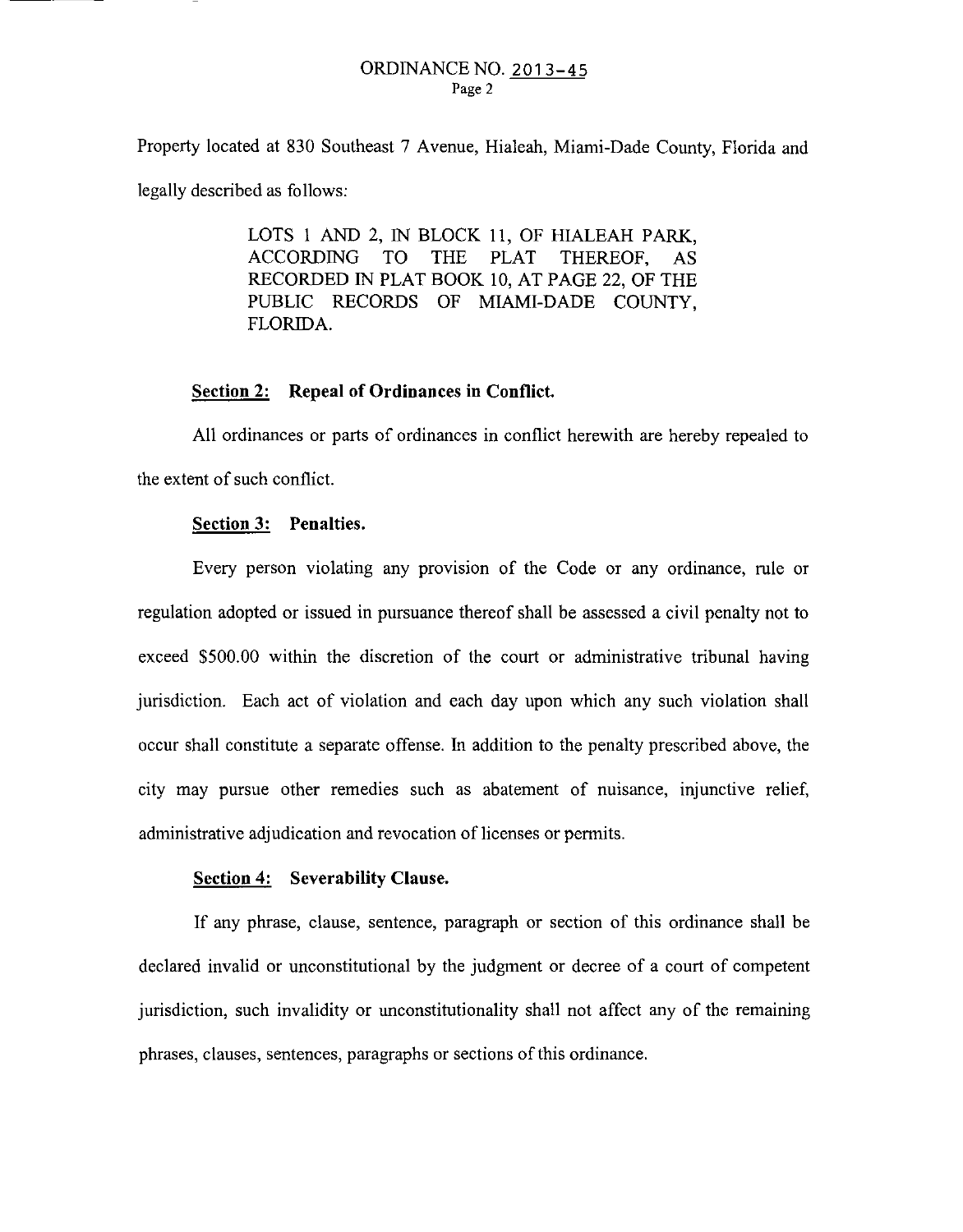# Section 5: Effective Date.

This ordinance shall become effective when passed by the City Council and signed by the Mayor or at the next regularly scheduled City Council meeting, if the Mayor's signature is withheld or if the City Council overrides the Mayor's veto.

PASSED and ADOPTED this 13 day of , 2013. August Isis Gard inez Council p ésid nt. Approved on this  $\frac{1}{2}$  day of 2013. Attest: -

Marbelys Fatio, Acting City Clerk

Mayor Carlos Hernandez

Approved as to form and legal sufficiency:

William Jrobnick William M. Gródhick, City Attori

S \LEB\LEGISLATION\2013-ORDS\830SE7Avenue-duplexsubstndlot-frontage- totalarea-PZJUN12.doc

Ordinance was adopted by a 6-0-1 vote with Councilmembers. Caragol, Cue-Fuente, Garcia-Martinez, Gonzalez, Hernandez and Lozano voting "Yes'", Councilmember Casals-Munoz absent.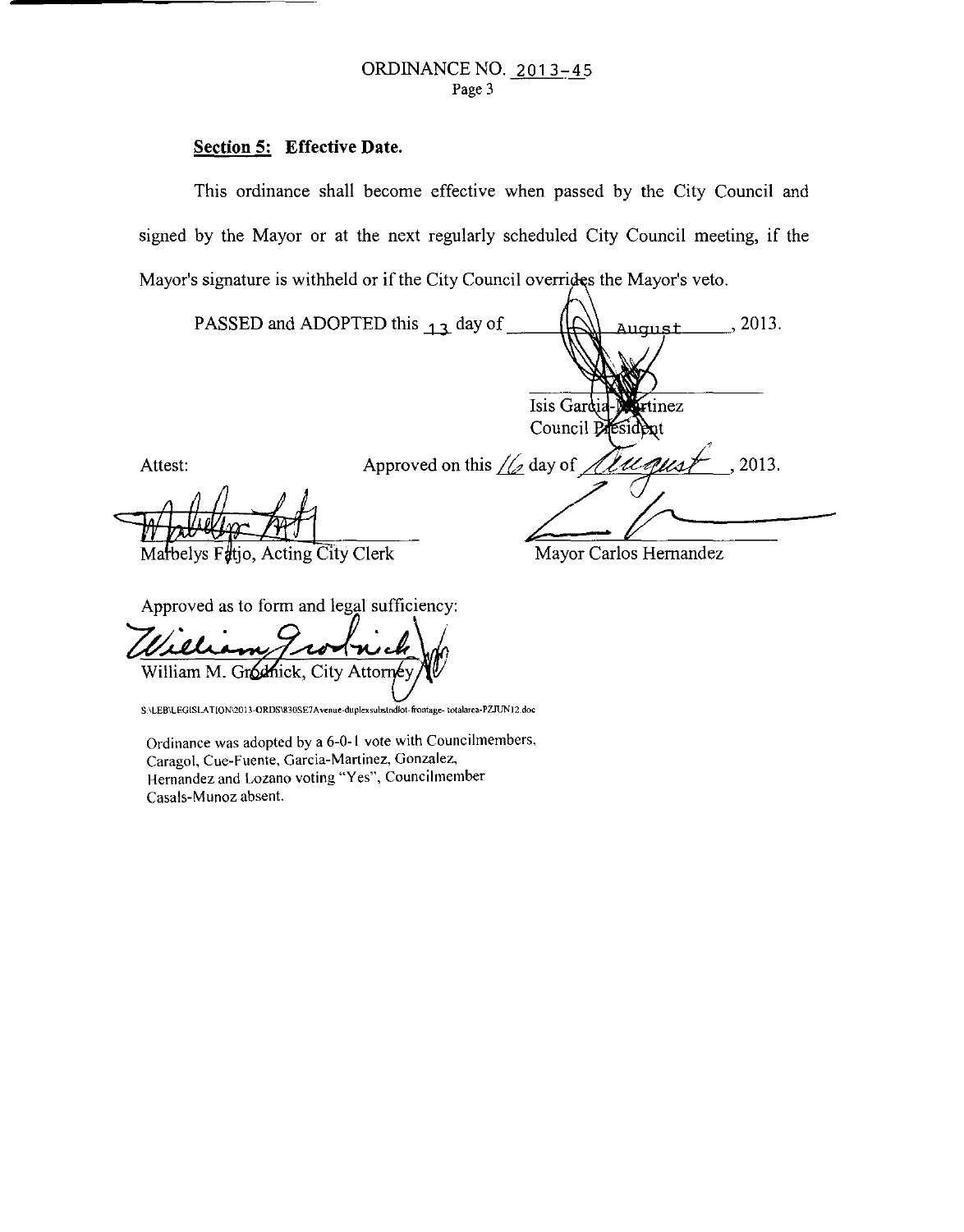# Page I of 2

# *PLANNER'S RECOMMENDATION FOR VARIANCE*

*MEETING:* JUNE 12, 2013 *APPLICANT:* IRVING PENA

 $\overline{\phantom{0}}$ 

*ITEM#4* 

|                                               | <b>LOCATION:</b>                                     | 830 SE 7 AVE, HIALEAH                                         |  |
|-----------------------------------------------|------------------------------------------------------|---------------------------------------------------------------|--|
|                                               | <i>SIZE:</i>                                         | 6,384 Square Feet                                             |  |
|                                               | <b>EXISTING ZONING:</b>                              | R-3 (Multiple Family District)                                |  |
|                                               | <b>EXISTING LAND USE:</b>                            | Low Density Residential                                       |  |
|                                               | SURROUNDING LAND USE AND ZONING:                     |                                                               |  |
| <b>NORTH:</b> R-1 (One-Family District)       |                                                      |                                                               |  |
|                                               | EAST:<br>C-2 (Liberal Retail Commercial District)    |                                                               |  |
| <b>SOUTH:</b> R-1 (One-Family District)       |                                                      |                                                               |  |
|                                               | <i><b>WEST:</b></i><br>R-3 (Mutiple-Family District) |                                                               |  |
| <b>LAND USE PLAN:</b> Low Density Residential |                                                      |                                                               |  |
| <b>BUILDING VIOLATIONS:</b> None              |                                                      |                                                               |  |
|                                               | <b>CODE VIOLATIONS:</b>                              | None                                                          |  |
|                                               | <b>FIRE VIOLATIONS:</b>                              | None                                                          |  |
|                                               | <b>FLOOD INFORMATION:</b>                            | FIRM zone: AH. Base flood elevation: 8.0; Finished floor      |  |
|                                               |                                                      | elevation: 6.83. Flood criteria must be met prior to building |  |
|                                               |                                                      | permit.                                                       |  |

# *REQUEST:*

Variance permit to allow the construction of a duplex on a substandard lot, having a width of 57' (75' required) and total area of 6,384 square feet, more or less, (7,500 square feet required).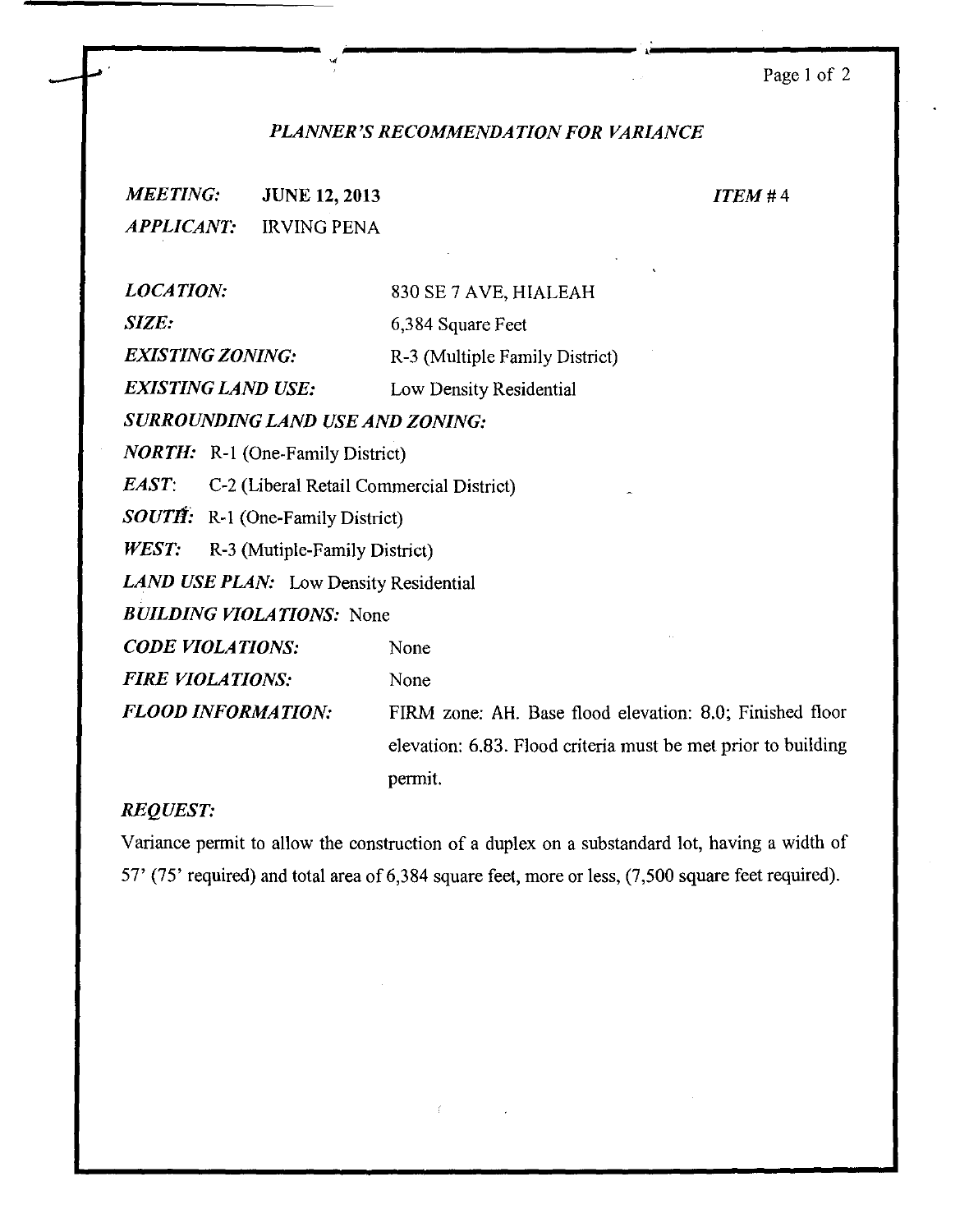Page 2 of 2

*Planner's Recommendation* 

### *APPLICANT:* IRVING PENA *MEETING:* **JUNE 12, 2013**

# *LOCATION:* 830 SE 7 AVE, HIALEAH *ITEM#:4*

*ANALYSIS:* According to the information obtained from Miami-Dade County's Tax Assessor's Office, this property known as Lots 1 and 2, Block 11, Hialeah Park, PB10-22, was separated from its parent parcel in 1979. It appears that this structure was used as an accessory structure to the residence known as 690 S.E. 8 Street located on Lots 3 and 4 of the same block. Subsequently, the county issued separate folio numbers to the properties. City records show that the original garage structure was built in 1963. However, there are no records of any permits for the conversion of the structure into the existing two-bedroom residence. In addition, being originally a garage, this structure does not comply with the requirements of flood criteria.

The applicant, who bought the property with the intention of redeveloping it, is now before the City requesting a variance to allow the construction of a new duplex in a substandard lot having a front of 57 feet and area of 6,384 sq ft, where 75 feet and 7,500 square feet are required.

Given that the current zoning of the property allows for a duplex and that the proposed structure complies with all the required setbacks, the request could be allowed. In addition, the construction of this new building, replacing a dilapidated garage structure, illegally converted into a living unit will not only correct a long standing violation, but will also enhance the area.

*RECOMMENDATION:* Approval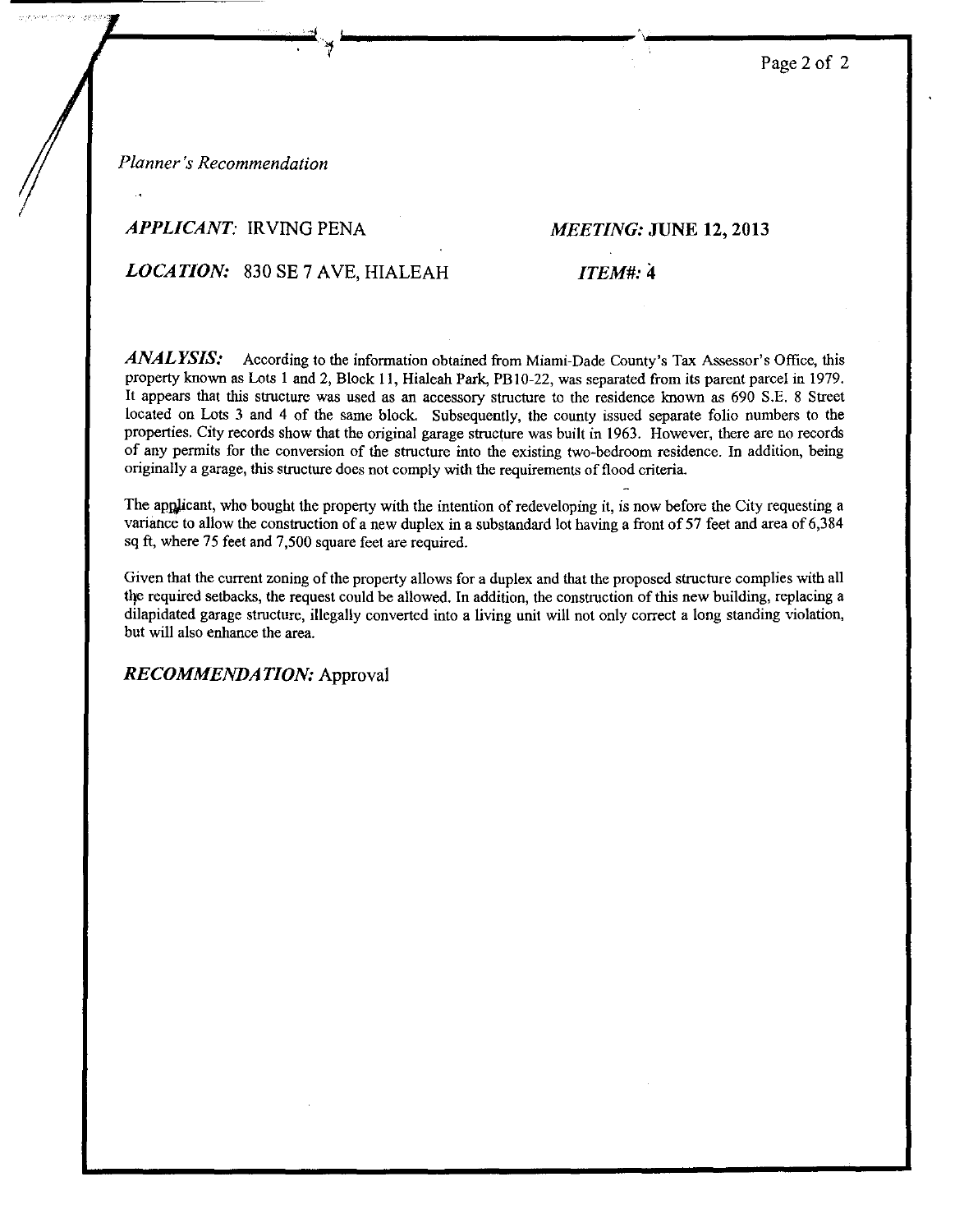# **Disclosure of All Parties In Interest**

Type of Application: **Variance** 

 $\left\{ \begin{array}{c} \end{array} \right\}$ 

Types: (Platting, Rezoning, Variance, Special use Permit, Conditional Use Permit, Final Decisions. Land Use Map Amendments).

\* If Applicant is a Corporation or Partnership all officers and or partners shall disclose their name and addresses.

Names (s) and addresses (s) of all legal and/or equitable owners, even if said property is held in trust for same:

| Corner Investment Group, LLC.               |  |
|---------------------------------------------|--|
| 18492 NW 21 Street                          |  |
| Pembroke Pines FL 33029                     |  |
| Irvin Pena, MGRM and Jaidzy Hernandez, MGRM |  |
| 5001 Sw 193rd Lane, SW Ranches FL 33332     |  |

Name (s) and address (es) of those having any interest in a contract for sale of said property,

including real estate brokers and sale persons:

 $N/A$ Mortgagee (s) of Property:-----------------------

All those having an interest in a contract for sale, shall disclose whether they are acting and/or for an undisclosed principal and, if so shall discontinue the name(s) and address (es) of the beneficiary  $(ies)$  of the trust or the principal $(s)$  and their interest in the contract:

N/A

THE DISCLOSURE MUST BE MADE AND OR UPDATED WITHIN A REASONABLE TIME, AS MAY BE NECESSARY, IN ORDER TO ENSURE THAT THE INFORMATION DISCLOSED IS ACCURATE AT THE TIME OF FILING AND AT ALL TIMES THEREAFTER SPECIFICALLY, AT DATES UPON WHICH ACTION IS DISCUSSED AND/OR TAKEN UPON SUCH PROPERTY.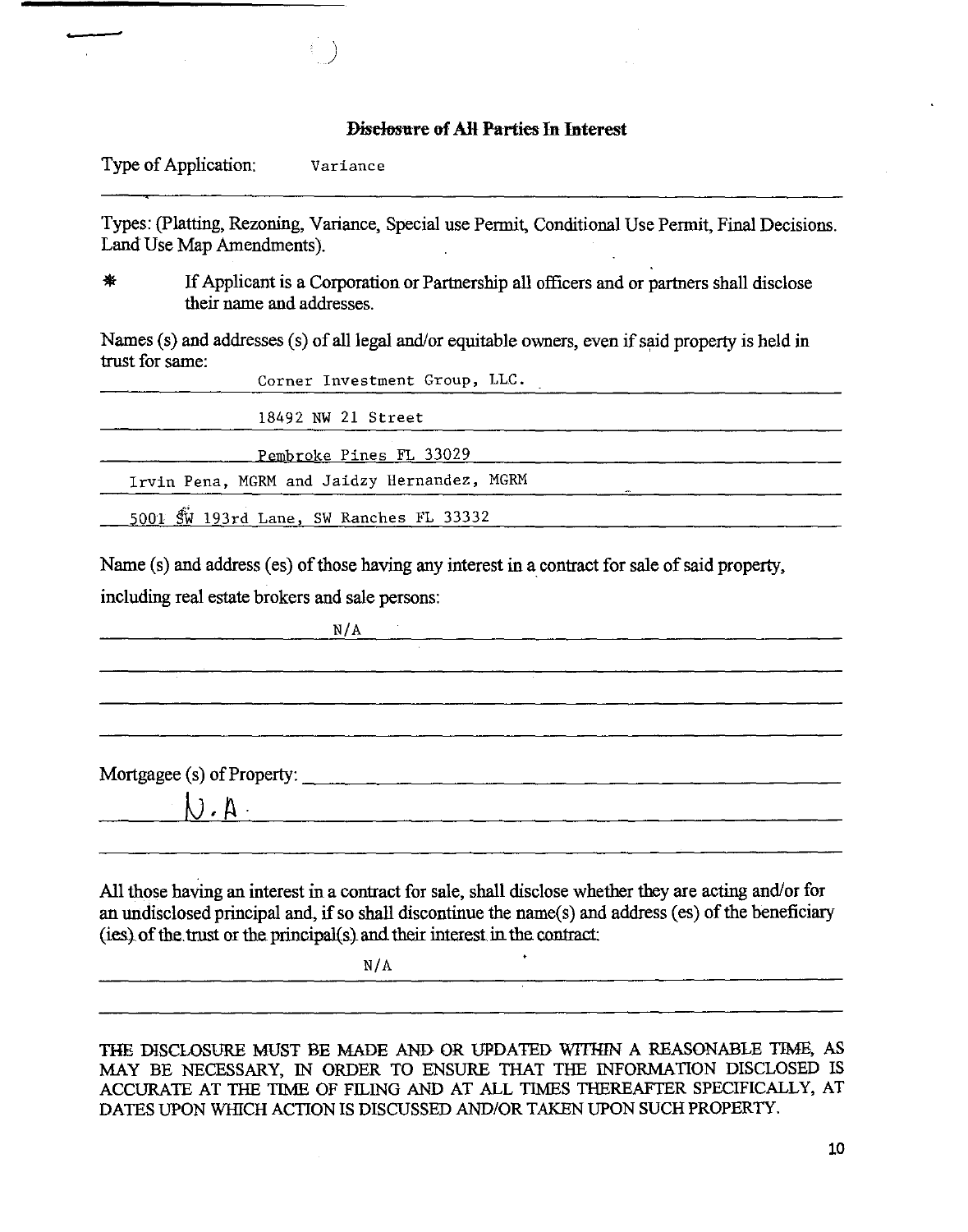$\bigcirc$  $\epsilon > 1$ AFFIDAVIT This is to certify that the undersigned (has) (have) prepared the foregoing disclosure of all parties in interest on property legally described as: **see reverse**  Located on/at: 830 SE 7 Ave., Hialeah FL  $(I)$  (We) further understand that any change (s) in said disclosure shall be updated and accurate at all times, specifically at dates upon which action is disclosed and/or taken on said property. (I) (We) further certify that to the rest of (my) ( $\alpha$ ur) knowledge it is a complete disclosure.  $\mathcal{A}^{\mathcal{C}}$  $\mathbf{r}$ AffiX Signature  $I_x$ Corporate Seal Signature Jaidzy Hernandez State of Florida County of Miami-Dade The forgoing instrument was acknowledge before me on this day of May 2013 by Irvin Pena and Jaidzy Hernandez (Owner /Representative) DID NOT TAKE AN OATH [ ] DID TAKE AN OATH [ ] OR PERSONALLY KNOWN PRODUCED IDENTIFICATION [ ] OR Type of Identification Produced Afredo Comirar My Commission Expires ALFREDO DOMINGUEZ **Commission # DD 991190**<br>Expires May 12, 2014 A/*FI*ZED *Lowing* JR<br>Name of Notary Typed, Printed, or Stamped Louingve

Bonded Thru Troy Fain Insurance 800-385-7019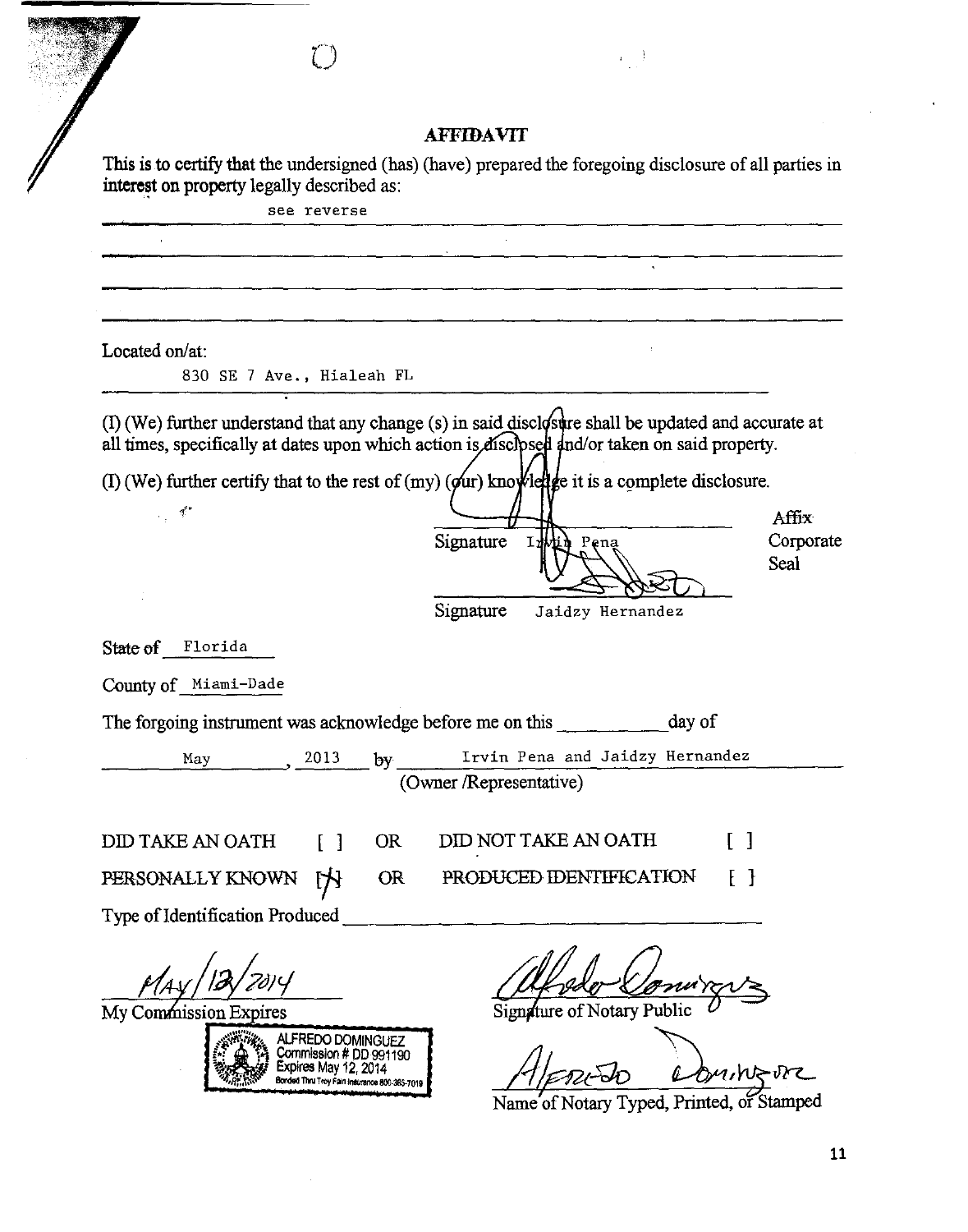# **LEGAL DESCRIPTION:**

 $\gamma \rightarrow \gamma^*$   $\mathcal{Q}^{\mathbf{F}^{\mathbf{A}}}$ 

 $\ddot{\phantom{0}}$ 

Lots 1 and 2, Block 11 of "HIALEAH PARK", according to the Plat thereof, as recorded in Plat Book 10, at Page 22 of the Public Records of Miami-Dade County, Florida. **LOCATION:** 830 S.E. 7th Avenue, Hialeah, FL 33010 **FOLIO NO.** : 04-3120-019-1960 **FOR: CORNER INVESTMENT GROUP, LLC.** 

 $\mathbf{\Omega}$